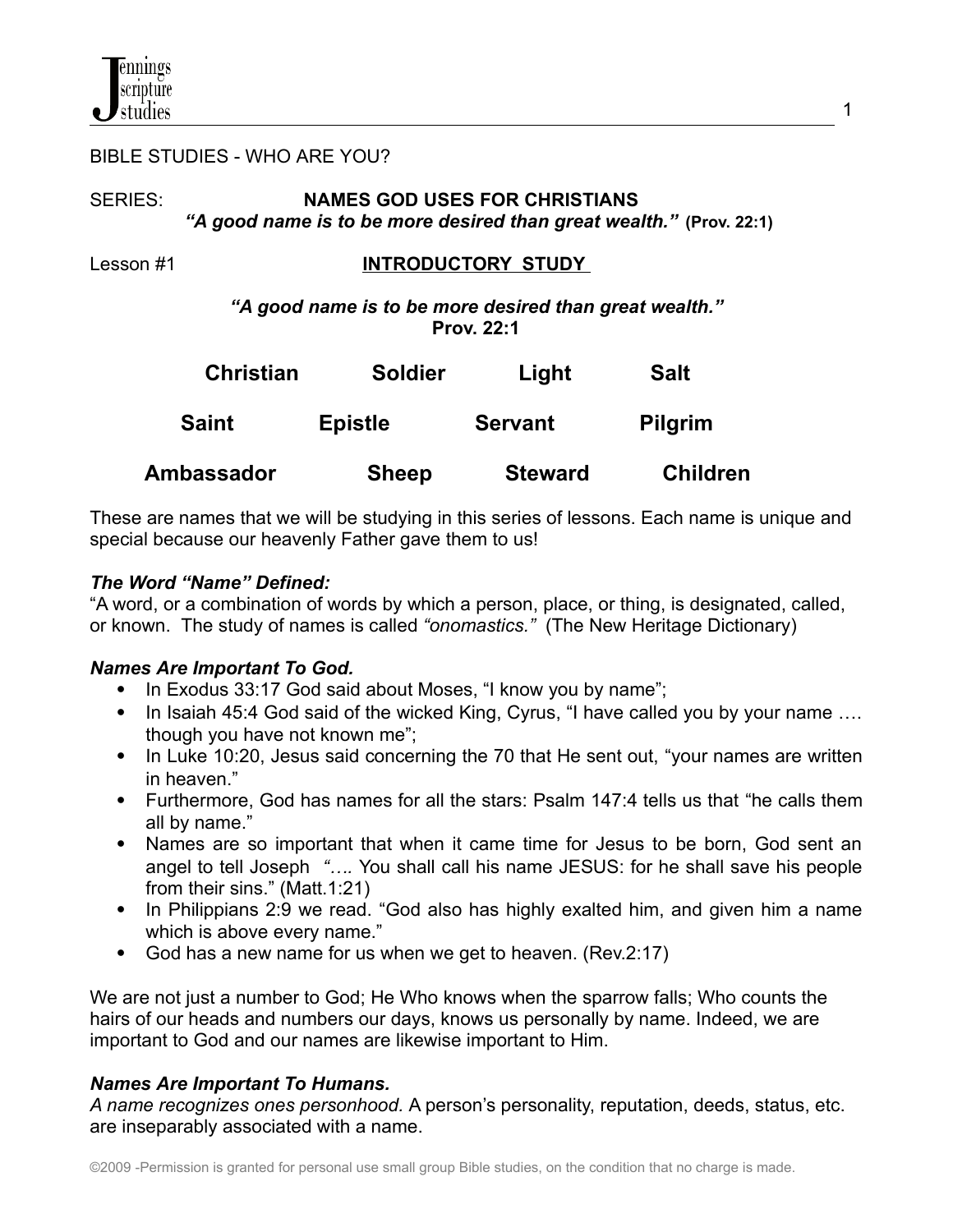*Names form a historical record*. Once a baby is given a name it becomes a permanent part of a historical record. The name is on the birth certificate, hospital records, county and state records, driver's license, Social Security card etc. The name becomes a part of a genealogical record and forms an integral part of ones ancestral tree. In Matthew's genealogy in Matthew chapter one, 45 individuals are named; In Luke's genealogy recorded in Luke chapter three, there are 80 persons mentioned by name; In Romans chapter sixteen, Paul names 36 close associates.

*Names communicate a person's image.* We hear a name and instantly either a positive or negative mental picture pops into our minds. For example, there are good Bible names and bad Bible names.

- Good names: Joshua, Joseph, Esther, Ruth, David, Paul, John, Mary etc.
- Bad names: Lucifer; Ahab; Jezebel; Judas; etc.

In Jordan, certain names have been outlawed. On Oct. 9, 2002, following the 9/11 terror attacks in New York, many Jordanians rushed to name their children after Osama Ben Laden's name. Interestingly, however, the Jordanian Government banned the use of Osama Ben Laden. But they have also banned the use of certain Israelis like Shamon Perez, Isaac Rabin, Benjamin Netanyahu and other famous Israelis, because they considered them "bad" names.

The 6 most popular first names in the USA in 2007, according to the Social Security Administration were, girl's names: Emily, Isabella, Emma, Ava, Madison, Sophia. Boy's names: Jacob, Michael, Ethan, Joshua, Daniel, Christopher. The 6 most popular names in 1957 in USA – girls: Mary, Linda, Patricia, Susan, Barbara. Boys: James, Robert, John, David, William, Richard.

Dr. Christopher Anderson, in his book *The Name Game* says: "Names affect personality. They are acted out in our day-to-day contact with people. Names have an effect on selfconcept. There is a relationship between names and behavior." That is an interesting observation, especially in view of the names God has bestowed upon us, His children.

### *Why Does God Use So Many Different Names?*

God has many special names, terms or titles for those in His family. Why? For several reasons, foremost among them are:

# **1. To Define Our Relationship.**

"But now, thus says the LORD, your Creator, O Jacob, and He who formed you, O Israel, 'Do not fear, for I have redeemed you; I have called you by name; you are Mine!'" (Isa. 43:1)

# **2. To Document Our Identity.**

God changed names of individuals in biblical history to indicate their new identity. For example, Jacob was changed to Israel (Gen.35:19); Abram to Abraham (Gen. 17:5); Sarai to Sarah (Gen.17:15); Simon to Peter (Mark 3:16); Saul to Paul (Acts 13:9), etc.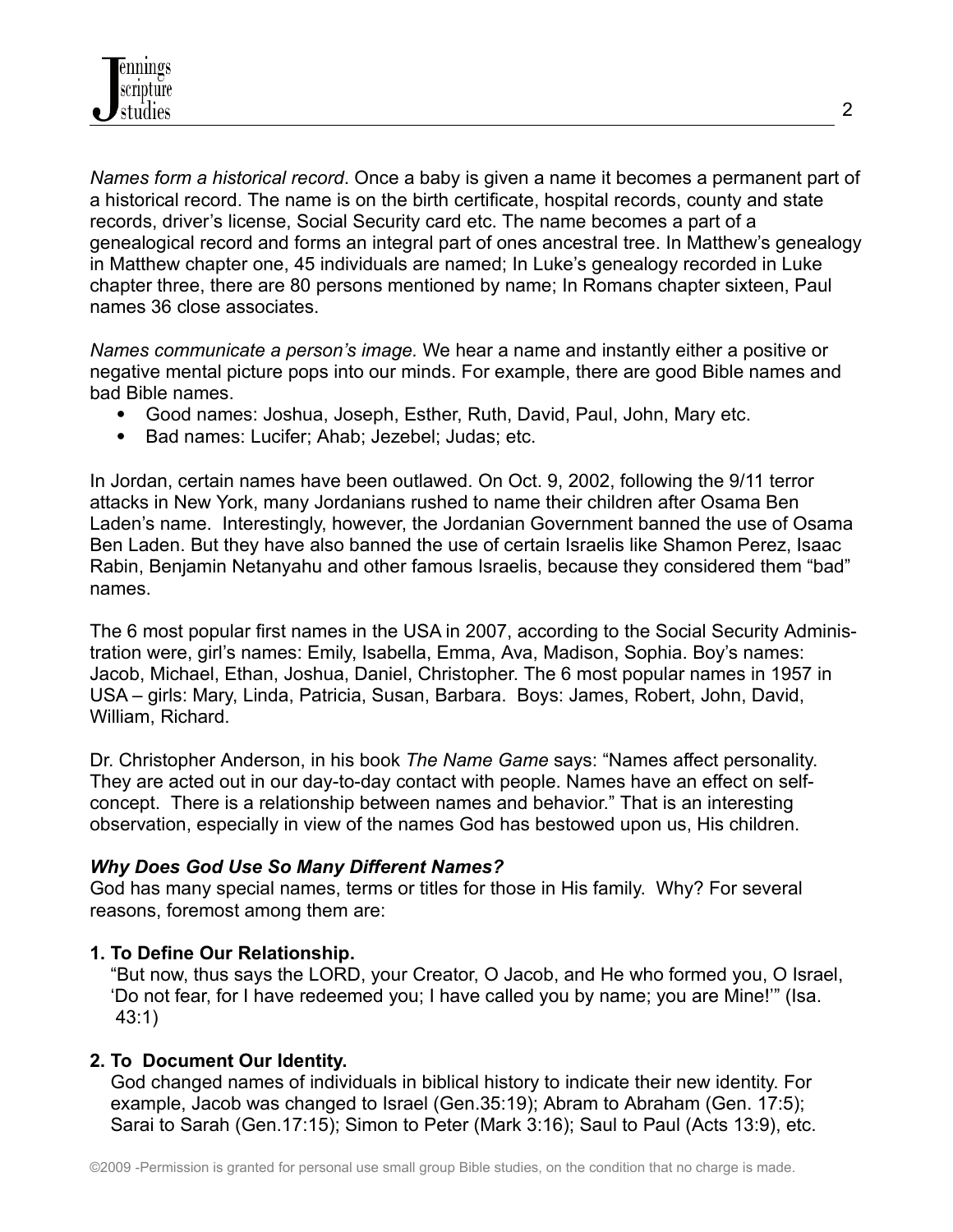

Names identify us. Are you a "child of the Devil"? (Acts 13:10) Or a "child of God"? (I John 3:19)

**Illust.** The following story comes from the Reader's Digest:

"In the 1960s Hippy Movement in Southern California, many did not name their children traditional names. People in the mountains around Santa Cruz grew accustomed to hearing children called names like Frisbee, Spring Fever, Moonbeam, Earth, Love Child and so on.

This created some problems when the children started to school. Every Fall, according to tradition, parents applied name tags to their children, kissed them good-bye and sent them off to school on the bus. That's when a kindergarten teacher first met a boy with a name tag that read: "Fruit Stand." The teachers, that first day, thought the boy's name was odd, but they tried to make the best of it assuming that he was the child of a hippy couple.

They would address him as follows: "Would you like to play with the blocks, Fruit Stand?"; "Fruit Stand, how about a snack?" etc. He accepted hesitantly, but never said a word. At the end of the day the teachers led the children out to the buses. "Do you know which one is your bus Fruit Stand?" He didn't answer. That wasn't strange. He hadn't answered them all day. Lots of children are shy on the first day of school so they overlooked his silence.

The teachers had instructed the parents to write the names of their children's bus stops on the reverse side of their name tags. Concerned that "Fruit Stand" would get on the wrong bus, one of the teachers took a closer look at his name tag. The teacher simply turned over the tag. There, neatly printed, was the word "Anthony." (Luanne Oleas in Salinas, Calif., Reader's Digest)

It is important that we, as well as others, know our true identity as Christians. Other reasons why God gives us a variety of names are:

#### **3. To Declare Our Privileges.**

"….if children; then heirs; heirs of God and joint heirs with Christ..." (Rom. 8:17). We shall see, in this study, that some of the names God calls us also convey certain privileges.

### **4. To Describe Our Responsibilities.**

For example: "Soldiers," God has His army to oppose Satan's army; "Ambassadors," God has His messengers of truth to offset Satan's messengers of error; "You are the Salt of the earth" to deter decay; "you are the Light of the world" to enlighten the darkness, etc.

I am sure, from God's perspective, there are other reasons for the many names that He has applied to Christians, but the above reasons are sufficient for us to see that all the names that God gives us are important.

### **CONCLUSION**

3